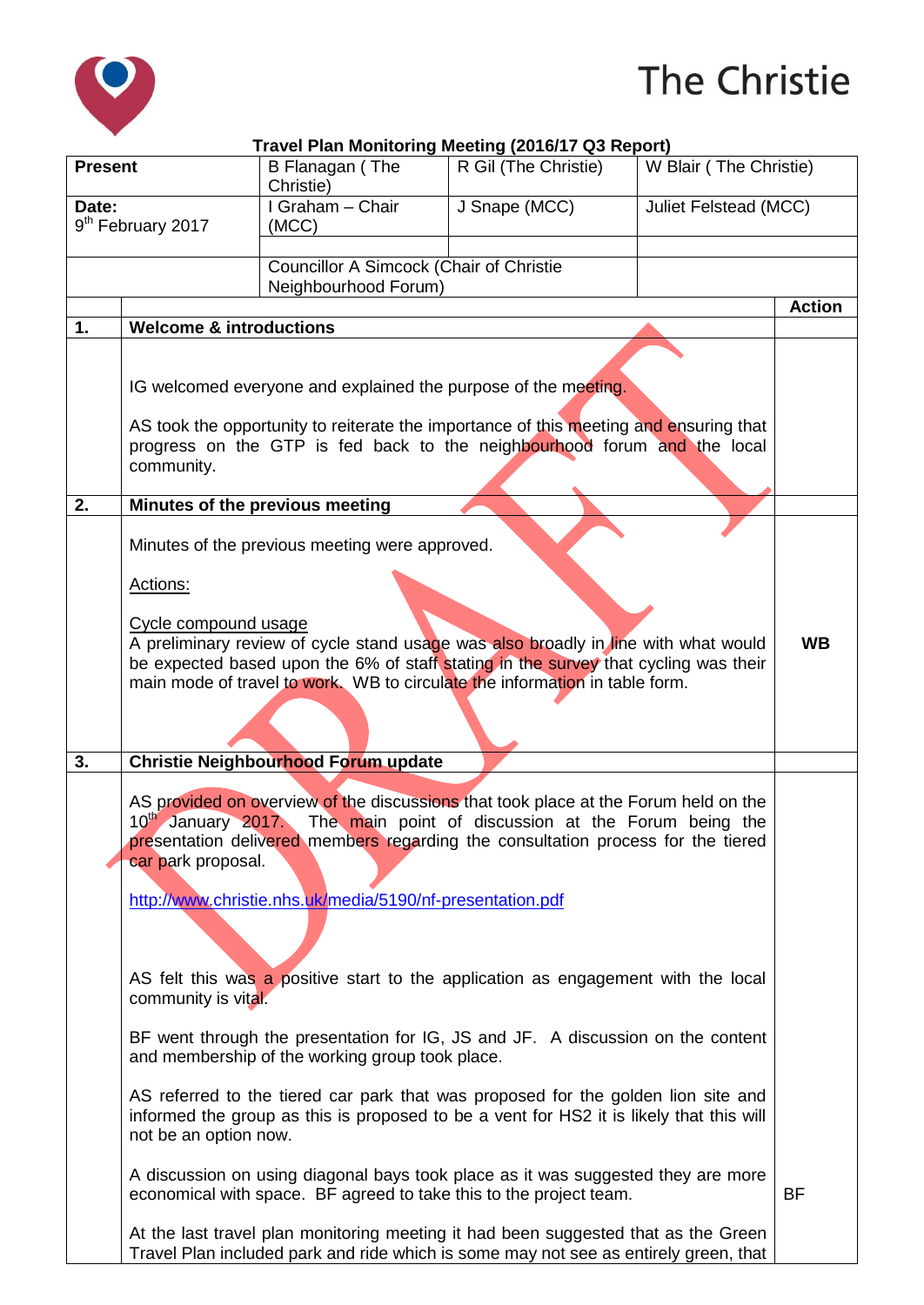|    | it be referred to as the Travel Plan. AS and WB advised members that at the<br>neighbourhood forum it was agreed to keep the title as Green Travel Plan to make it<br>clear that the purpose of the plan is to support a move to sustainable travel, in<br>addition park and ride does address the local congestion.                                                                                                                                                                                                                                                                                                                                                                                             |           |  |  |  |
|----|------------------------------------------------------------------------------------------------------------------------------------------------------------------------------------------------------------------------------------------------------------------------------------------------------------------------------------------------------------------------------------------------------------------------------------------------------------------------------------------------------------------------------------------------------------------------------------------------------------------------------------------------------------------------------------------------------------------|-----------|--|--|--|
|    | AS advised that the Trust needs to promote its green travel initiatives more as some<br>residents he spoke to where unaware of some of the positive work that the Christie<br>does for green travel.                                                                                                                                                                                                                                                                                                                                                                                                                                                                                                             |           |  |  |  |
| 4. | <b>Report by MCC</b>                                                                                                                                                                                                                                                                                                                                                                                                                                                                                                                                                                                                                                                                                             |           |  |  |  |
|    | IG and JS provided an update on travel schemes within Manchester                                                                                                                                                                                                                                                                                                                                                                                                                                                                                                                                                                                                                                                 |           |  |  |  |
|    | Wilmslow Road Cycleway - Cycleway now complete with the exception of some<br>small section needed amendments which should be completed by Spring-17. A<br>review of the cycleway has been completed and will go online soon. The Oxford<br>Road section of the cycleway is to be completed by end of April-17.                                                                                                                                                                                                                                                                                                                                                                                                   |           |  |  |  |
|    | Cross city bus<br>Bus priority lanes to be completed by end of April-17.                                                                                                                                                                                                                                                                                                                                                                                                                                                                                                                                                                                                                                         |           |  |  |  |
|    | Metrolink Second City Crossing - JS confirmed that the second city crossing is<br>expected to be completed by the end of Feb-17.                                                                                                                                                                                                                                                                                                                                                                                                                                                                                                                                                                                 |           |  |  |  |
|    | $Car club - JS$ advised that tendering for a new TfGM car club was now running<br>behind schedule and advised that the Christie to meet with Enterprise who operate<br>the MCC car club scheme. WB agreed to arrange this meeting but advised JS that<br>joining would not be something that could be agreed at this meeting, it would need a<br>background paper, consultation with department leads and most likely a business<br>case.                                                                                                                                                                                                                                                                        | <b>WB</b> |  |  |  |
|    |                                                                                                                                                                                                                                                                                                                                                                                                                                                                                                                                                                                                                                                                                                                  |           |  |  |  |
| 5. | Update on Key Initiatives/Issues                                                                                                                                                                                                                                                                                                                                                                                                                                                                                                                                                                                                                                                                                 |           |  |  |  |
|    | WB provided an overview of the dashboard report for actions taken over the last<br>quarter and those planned for the next quarter.                                                                                                                                                                                                                                                                                                                                                                                                                                                                                                                                                                               |           |  |  |  |
|    | WB advised members that the modal shift survey had closed and that we were now<br>awaiting results. These will be published in the annual S106 modal shift report that<br>is due on the 12 <sup>th</sup> April-17.                                                                                                                                                                                                                                                                                                                                                                                                                                                                                               |           |  |  |  |
|    | JS asked if WB the Trust had considered the request to break the information down<br>further and link response to which mode of transport a staff member uses with the<br>distance they commute. WB advised that RG had raised this with the director of<br>workforce who advised that it could not be broken down as it would involve<br>interrogating the information to a level that may impact the anonymous nature of the<br>survey. WB indicated that postcodes where being collated to conduct an up to date<br>accessibility analysis through TfGM that would satisfy this by producing figures for<br>staff that have reasonable access to public transport or live within walking/cycling<br>distance. |           |  |  |  |
|    | CN provided an update on the proposals for park & ride going forward and that it<br>was being considered that the off peak buses be replaced by a taxi service so that<br>buses are not used for low staff numbers. JS suggested these could be electric cars,<br>CN agreed to take this to the RG for discussion.                                                                                                                                                                                                                                                                                                                                                                                               | <b>CN</b> |  |  |  |
|    | IG recommended that the Christie send an email out to get staff to provide stories<br>regarding long bike journeys, with perhaps a prize for the longest commute by<br>bicycle.                                                                                                                                                                                                                                                                                                                                                                                                                                                                                                                                  | <b>WB</b> |  |  |  |